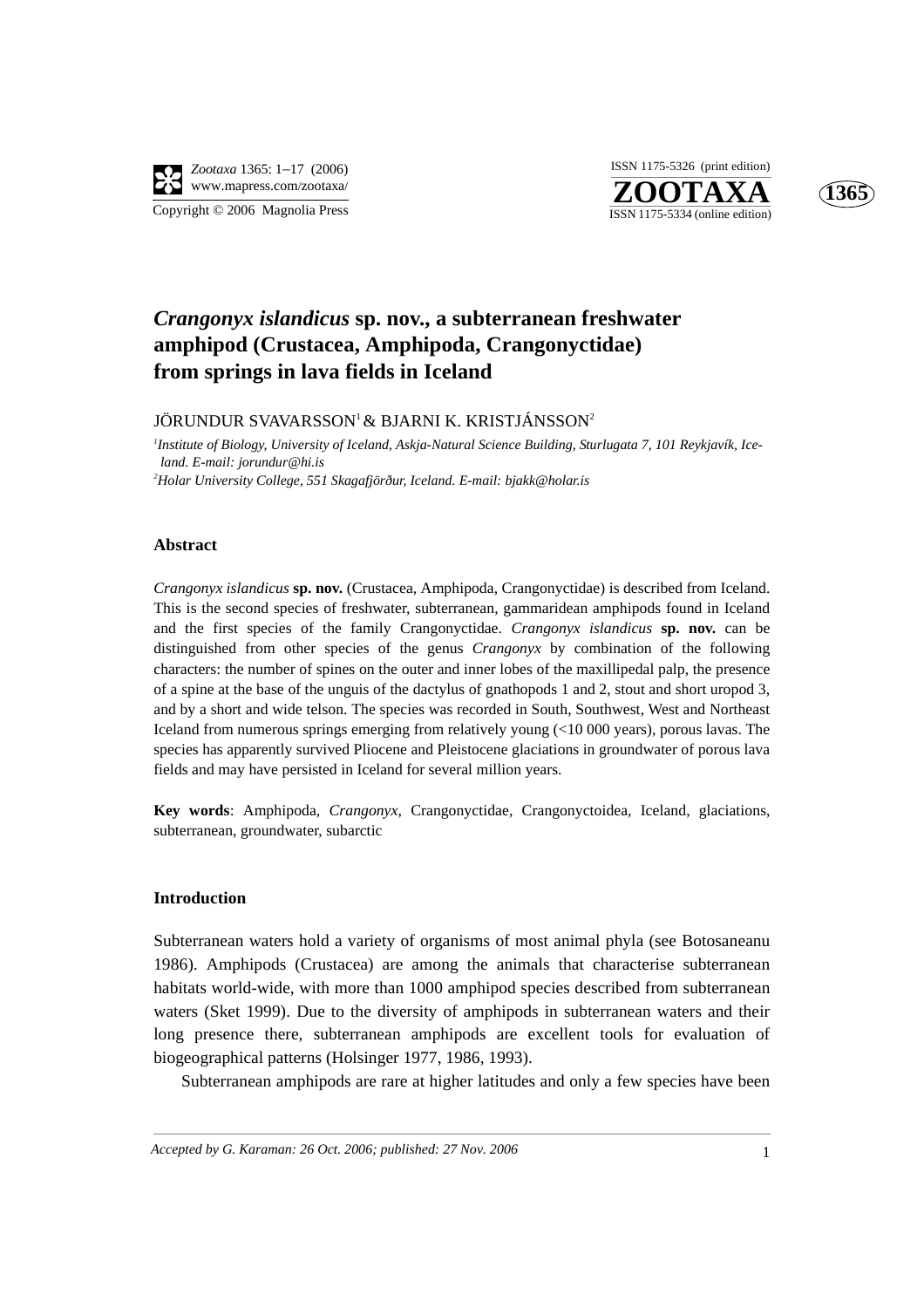**ZOOTAXA** described from subarctic Alaska and Siberia (Holsinger 1986). From northern Europe subterranean amphipods have only been reported from South England and Ireland (Costello 1993). Recently the new species of subterranean amphipod, *Crymostygius thingvallensis* Kristjánsson & Svavarsson, 2004, belonging to a new family, Crymostygiidae Kristjánsson & Svavarsson, 2004, was described from Iceland, in subarctic Europe (Kristjánsson & Svavarsson 2004). During an intensive search for *C. thingvallensis* another amphipod species was discovered and this species has later been collected at numerous springs in Southern, Southwestern, Western, and Northeastern Iceland, using electric fishing gear. Here, a description is given of the new species, and the possible origin of the species is discussed.

> The type material is deposited at the Icelandic Museum of Natural History (IMNH), Reykjavík, Iceland.

#### **Taxonomy**

**Crangonyctidae Bousfield, 1973 (emended 1977)**

#### **Genus** *Crangonyx* **Bate, 1859**

*Diagnosis* (see Zhang & Holsinger 2003).

*Crangonyx islandicus* **sp. nov.**  (Figs 1–6)

#### *Material examined*

Holotype. Female, 6.8 mm, non-ovigerous, brood plates with setae, Vatnsvik, 64°14.46´N, 21°03.19´W, Thingvallavatn, Southwest Iceland, 12 July 2001, groundwater inflow to the lake, 4°C, 30 ppm conductivity, electric fishing, coll. B.K. Kristjánsson, IMNH 2164.

Paratypes. Vatnsvik, 64°14.46´N, 21°03.19´W, Thingvallavatn, Southwest Iceland, 8 May 2001, 21 specimens (drawn paratype included), groundwater inflow to the lake, electric fishing, coll. B.K. Kristjánsson, IMNH 2165; Vatnsvik, 64°14.46´N, 21°03.19´W, Thingvallavatn, Southwest Iceland, 12 July 2001, 7 specimens, groundwater inflow to the lake, electric fishing, coll. B.K. Kristjánsson, IMNH 2166; Nautavakir, 64°00.876´N, 20°53.018´W, Southwest Iceland, 1 August 2003, 6°C, 60 ppm conductivity, coll. B.K. Kristjánsson & J. Svavarsson, 1 specimen, IMNH 2167.

#### *Other material examined*

Vatnsvik (64°14.46´ N, 21°03.19´ W), Thingvallavatn, Southwest Iceland, electric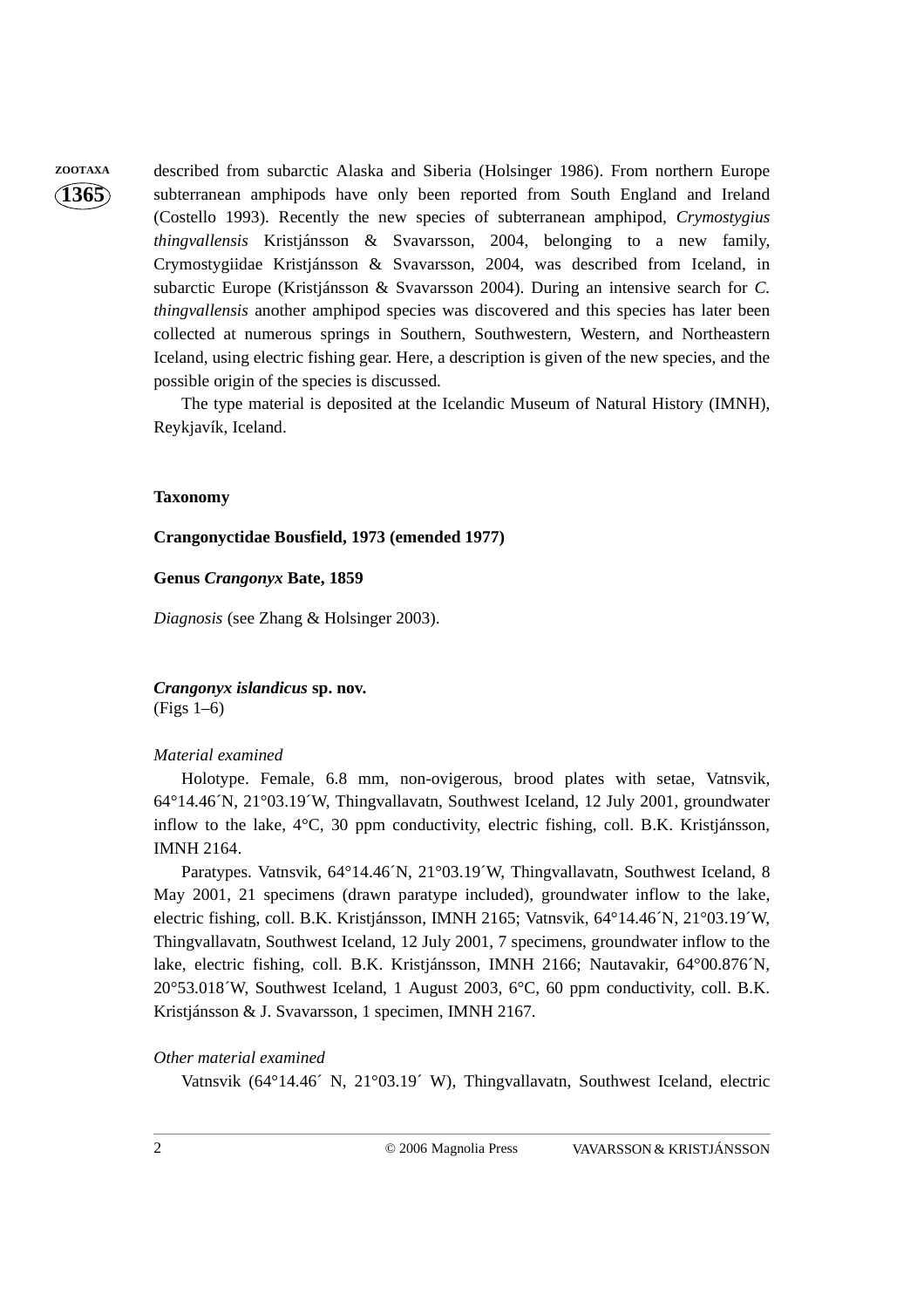fishing, coll. B.K. Kristjánsson: 5 September 2000, 1 specimens; 6 September 2000, 6 **ZOOTAXA** specimens; 25 February 2001, 22 specimens; 31 March 2001, 18 specimens; 7 May 2001, 2 specimens; 21 May 2001, 27 specimens; 12 June 2001, 7 specimens; 25 July 2001, 42 specimens; 6 June 2002 (ethanol preserved), 10 specimens; 30 June 2003, 16 specimens. Skútavík, Thingvallavatn, Southwest Iceland, approximately 64°08.5´N, 21°02.5´W, electric fishing, coll. B.K. Kristjánsson, 2 specimens; Nautavakir, Grímsnes, Southwest Iceland,  $64^{\circ}00.876^{\prime}N$ ,  $20^{\circ}53.018^{\prime}W$ , 7 June 2002, from the stomach of arctic charr (*Salvelinus alpinus*; 60.9 mm) fished in groundwater outflow, electric fishing, coll. B.K. Kristjánsson, 1 specimen, damaged; Spring at Gunnarsholt, South Iceland, 21 July 2004, electric fishing, coll. B.K. Kristjánsson, 1 specimen; Keldur, spring at area 1, South Iceland,  $63^{\circ}49.346$ <sup>'</sup>N,  $20^{\circ}04.561$ <sup>'</sup>W, 21 July 2004,  $2.9^{\circ}$ C, 110 ppm conductivity, electric fishing, coll. B.K. Kristjánsson, 1 specimen; Lind (spring close to Keldur), South Iceland,  $63^{\circ}49.607$ <sup>N</sup>,  $20^{\circ}05.783$ <sup>n</sup>,  $21$  July 2004,  $3.8^{\circ}$ C, 120 ppm conductivity, electric fishing, coll. B.K. Kristjánsson, 1 specimen; Rangárbotnar, South Iceland, 22 July 2004, electric fishing, coll. B.K. Kristjánsson, 2 specimens; Galtalækur, South Iceland, 64°00.478´N,  $19^{\circ}55.113'W$ , 22 July 2004,  $5^{\circ}C$ , 110 ppm conductivity, electric fishing, coll. B.K. Kristjánsson, 6 specimens; Lækjarbotnar, area 1, South Iceland, 63°57.442´N, 20°15.923´W, 23 July 2004, 4.8°C, 70 ppm, electric fishing, coll. B.K. Kristjánsson, 1 specimen; Lækjarbotnar, area 2, South Iceland, 63°57.442´N 20°15.923´W, 23 July 2004, 4.8°C, 80 ppm conductivity, electric fishing, coll. B.K. Kristjánsson, 79 specimens; Stóri Galtalækur, South Iceland, 64°00.968´N, 19°57.793´W, 24 July 2004, 6°C, 90 ppm conductivity, electric fishing, coll. B.K. Kristjánsson, 1 specimen; Lake Myvatn, Northeast Iceland, groundwater inflow north of Brjánsnes, 3 September 2004, electric fishing, coll. Viktor Burkni Pálsson & Gísli Már Gíslason, 9 specimens; Fljót, Grenlækur, South Iceland, 63°44.939´N, 17°56.714´N, 6 July 2005, 6.1°C, 70 ppm, electric fishing, coll. B.K. Kristjánsson, 15 specimens; Spring no. 1 below Tröllahylur, Grenlækur, South Iceland, 63°43.902´N, 17°58.144´W, 6 July 2005, 6°C, 80 ppm, electric fishing, coll. B.K. Kristjánsson, 14 specimens; Spring no. 2 below Tröllahylur, Grenlækur, South Iceland, 63°43.876´N, 17°58.064´W, 6 July 2005, 6°C, 60 ppm, electric fishing, coll. B.K. Kristjánsson, few specimens; Hrosslækur, Grenlækur, South Iceland, 63°43.559´N, 17°59.218´W, 6 July 2005, 5.8°C, 60 ppm, electric fishing, coll. B.K. Kristjánsson, few specimens; Spring south of the farm Höfði, Kirkjubær, South Iceland, 63°46.165´N, 18°04.368´W, 7 July 2005, 6.3°C, 70 ppm, electric fishing, coll. B.K. Kristjánsson, 2 specimens; Spring in the land of Hunkubakki, Kirkjubær, South Iceland, 63°45.705´N, 18°07.484´W, 7 July 2005, 4.8°C, 70 ppm, electric fishing, coll. B.K. Kristjánsson, 2 specimens; Spring near Klausturlax, Kirkjubær, South Iceland, 63°46.906´N, 18°03.013´W, 7 July 2005, 5.9°C, 70 ppm, electric fishing, coll. B.K. Kristjánsson, 15 specimens; Springs at Þverá, South Iceland, 63°52.423 $'N$ , 17°49.231 $'W$ , 9 July 2005, 7.3 and 6.2°C, 40 ppm, electric fishing, coll. B.K. Kristjánsson, 1 specimen; Oddar, Húsafell, West Iceland, 64°42.132′N, 20°53.805′W, 27 July 2005, 4.2°C, 20 ppm, electric fishing,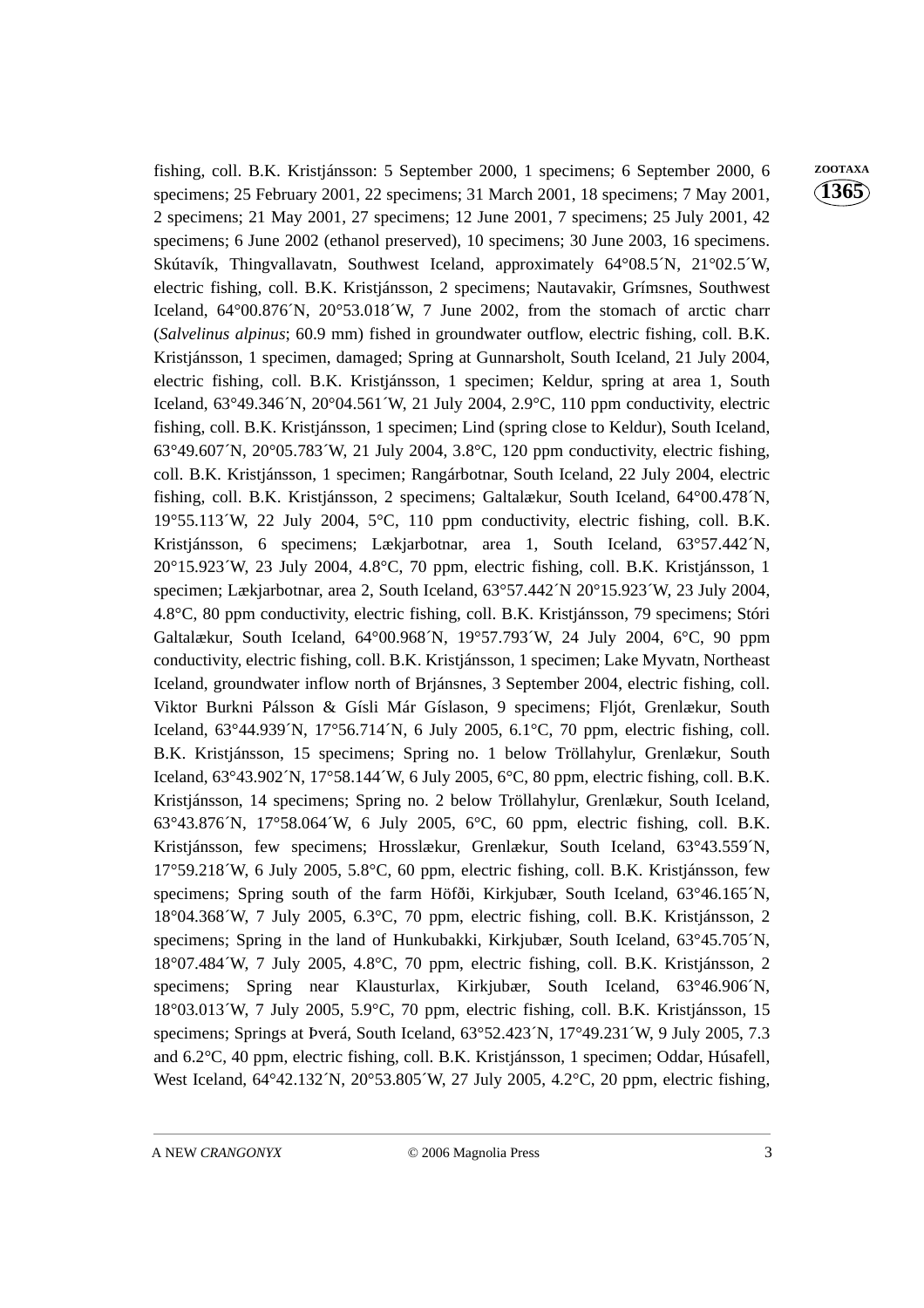**ZOOTAXA** coll. B.K. Kristjánsson, 1 specimen; Hrauná, Húsafell, West Iceland, 64°42.339´N, 20°59,721´W, 28 July 2005, 4.8°C, 30 ppm, electric fishing, coll. B.K. Kristjánsson, 1 specimen; Sandur, Aðaldalur, Northeast Iceland, 65°57.241´N, 17°32.718´W, 7 September 2005, 5°C, 100 ppm, electric fishing, coll. B.K. Kristjánsson, 1 specimen; Klappará, Öxarfjörður, Northeast Iceland, 8 September 2005, 5°C, 50 ppm, electric fishing, coll. B.K. Kristjánsson, few specimens; Presthólar, Öxarfjörður, Northeast Iceland, 66°15.495´N, 16°24.123´W, 8 September 2005, 4.8°C, 60 ppm, electric fishing, coll. B.K. Kristjánsson, 1 specimen.

#### *Diagnosis*

Small size species distinguished by following characters: indication of eye pigment; mandibular palp segment 3 with 4 long plumose E-setae, row of 13 or more short bifid Dsetae and 1 long B-seta; maxilla 2 inner plate with about 8 strong plumose setae in oblique row; maxilliped outer plate apically with 1 spine, 1 naked seta and 1 comb-like seta, inner margin with numerous naked setae; maxilliped inner plate somewhat truncated, apically with 6 plumose setae, naked seta laterodistally, single strong spine on mediodistal corner and medial margin with about 6 plumose setae; gnathopod 1 propodus palmar margin with few bifid spines, defining angle shallow, not distinct, with 6 lateral bifid spines, largest in middle, posterior ones reaching lateral corner, medially 7 short spines, dactylus with spine at base of unguis; gnathopod 2 propodus longer than propodus of gnathopod 1, palmar margin with defining angle shallow, not distinct, with 5 bifid setae on each side, dactylus with spine at base of unguis; uropod short; peduncle short and wide, 2 small naked setae on medial margin, inner ramus vestigial, about 50 % of peduncle length and about 35 % of length of outer ramus, outer ramus 1-segmented, two pairs of spines on lateral margin, two spines on medial margin; 4 apical spines; telson width 68 % of length, apical margin cleft, cleft about 29 % length of telson; apical lobes with 1–2 spines each; stalked, club shaped coxal gills on gnathopod 2 and pereopods 3 to 6, sternal gills/processes absent.

#### *Description of females*

Body length (non-ovigerous) 6.0 to 6.9 mm ( $N = 10$ ) (Fig. 1). Body short and wide, unpigmented. Indication of eye pigment (clearly visible in life specimens). Pleonites and uronites with several fine setae dorsally. Uronites unfused. Interantennal lobe of head narrowly rounded anteriorly, inferior antennal sinus moderately deep. Coxal plates deep, overlapping; increasing in depth from pereonite 1 to 3; coxal plate 4 large, about as long as wide, posterior margin widely concave. Coxal plates 5 to 7 decreasing in size towards coxal plate 7; plate 5 bilobed; plate 6 with posterior end deeper, plate 7 small. Distoposterior corners of pleonal plates 1 and 2 angular, pleonal pate 3 evenly rounded, single seta on posterior margin.

*Antenna 1* (Fig. 2A) long, about 70 % length of body; second peduncle segment 74 % of length of first pedunclar segment; third pedunclar segment 71 % of length of second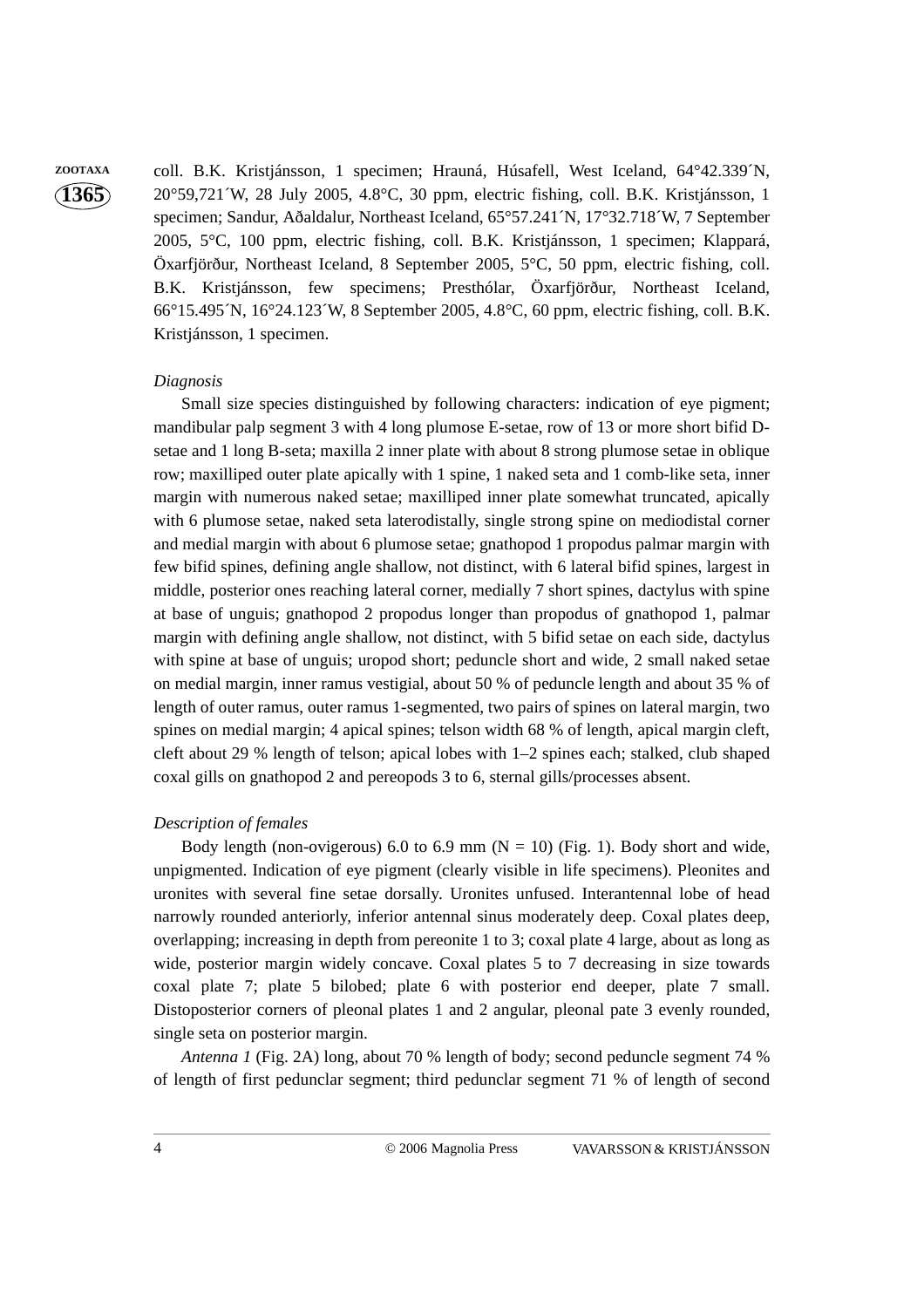pedunclar segment; primary flagellum with about 29-30 segments; aesthetascs on most **ZOOTAXA** segments, most often 1 aesthetasc, sometimes 2 aesthetascs (Fig. 2B); accessory flagellum 2-segmented (Fig. 2C); first segment distally with 2 naked setae and 1 plumose seta; terminal segment short, with 1 naked seta.



**FIGURE 1.** *Crangonyx islandicus* **sp. nov.**, female paratype, 6.2 mm, Vatnsvik. Habitus. Scale: 1 mm.

*Antenna 2* (Fig. 2D) short, about 26 % of body length; 37 % of length of first antenna. Third pedunclar segment about 92 % of length second pedunclar segment. Flagellum with 9–10 segments.

*Upper lip* (Fig. 2E) slightly bilobed apically.

*Mandible* (Fig. 2F, G) well developed. Left lacina mobilis 5-dentate, incisor 5-dentate, about 8 large spines and some small in spine row; molar pointed, truncated distally, 1 long seta subapically. Palp with 3 segments (Fig. 2H), palp segment 2 with 7 naked setae on lateral margin, subequal to palp segment 3; palp segment 3 with 4 long plumose E-setae, row of 13 or more short bifid D-setae and 1 long B-seta.

*Lower lip* (Fig. 2I) with small setae on the margins of the outer lobes; mandibular lobes evenly rounded.

*Maxilla 1* (Fig. 2J) inner plate with apical-medial row of about 16 plumose setae. Outer plate truncated, apically with 7 spines, medial margin of spines with numerous fine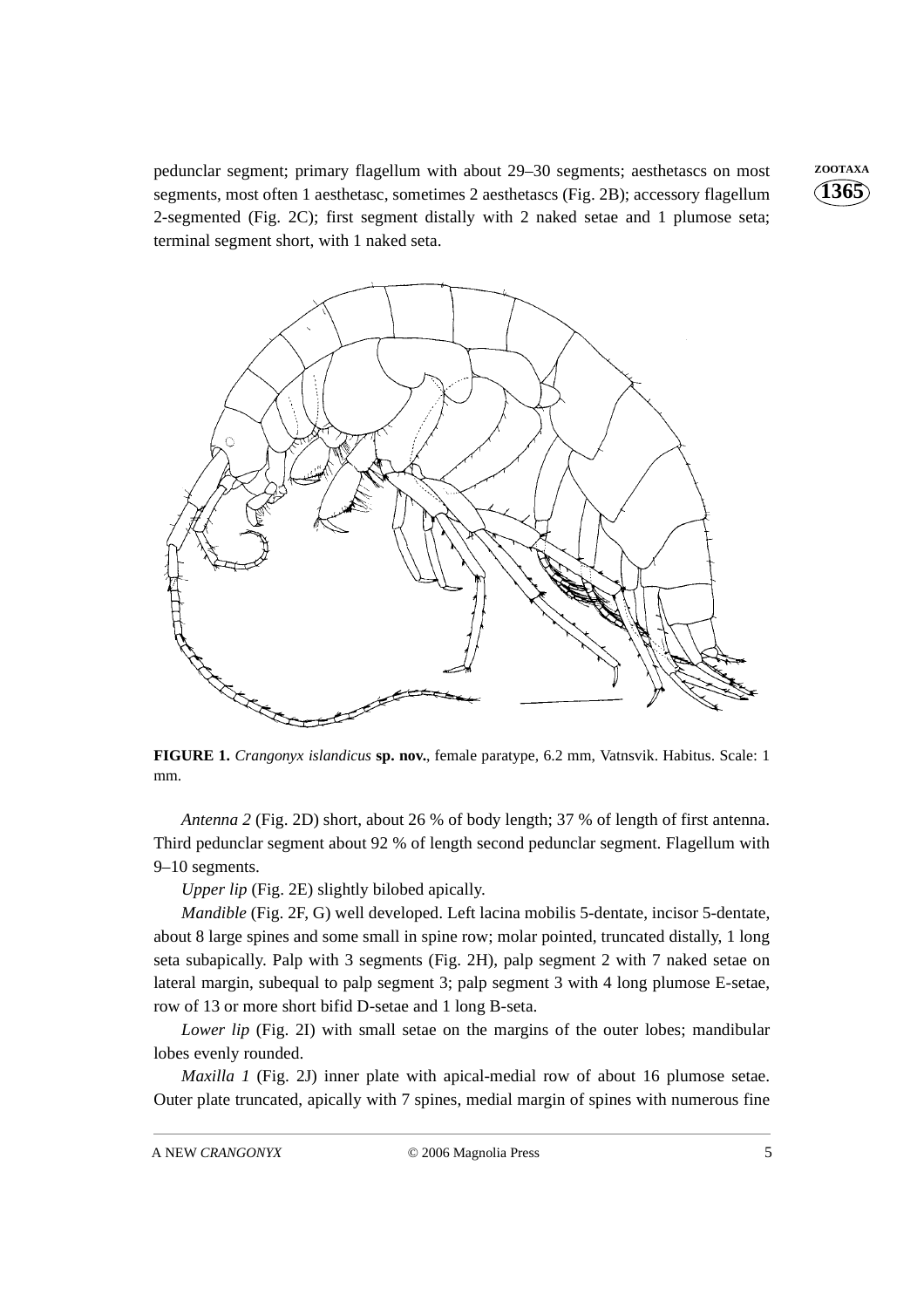**ZOOTAXA** denticles. Palp 2-segmented, article 2 apically with two comb-like setae, subapically naked setae.

> *Maxilla 2* (Fig. 2K) outer plate with two rows of setae; one row with about 11 faintly plumose setae, other row with about 8 faintly plumose setae. Inner plate with about 8 strong plumose setae in oblique row; apically two rows of setae, one with comb-like setae.



**FIGURE 2.** *Crangonyx islandicus* **sp. nov.**, female paratype, 6.2 mm, Vatnsvik. A, antenna 1. B, distal part of flagellum of antenna 1. C, accessory flagellum of antenna 1. D, antenna 2. E, upper lip. F, left mandible, G, lacina mobilis and incisor. H, mandibular palp. I, lower lip. J, maxilla 1. K, maxilla 2. Scale: A,  $B = 0.5$ ; C–K = 0.1 mm.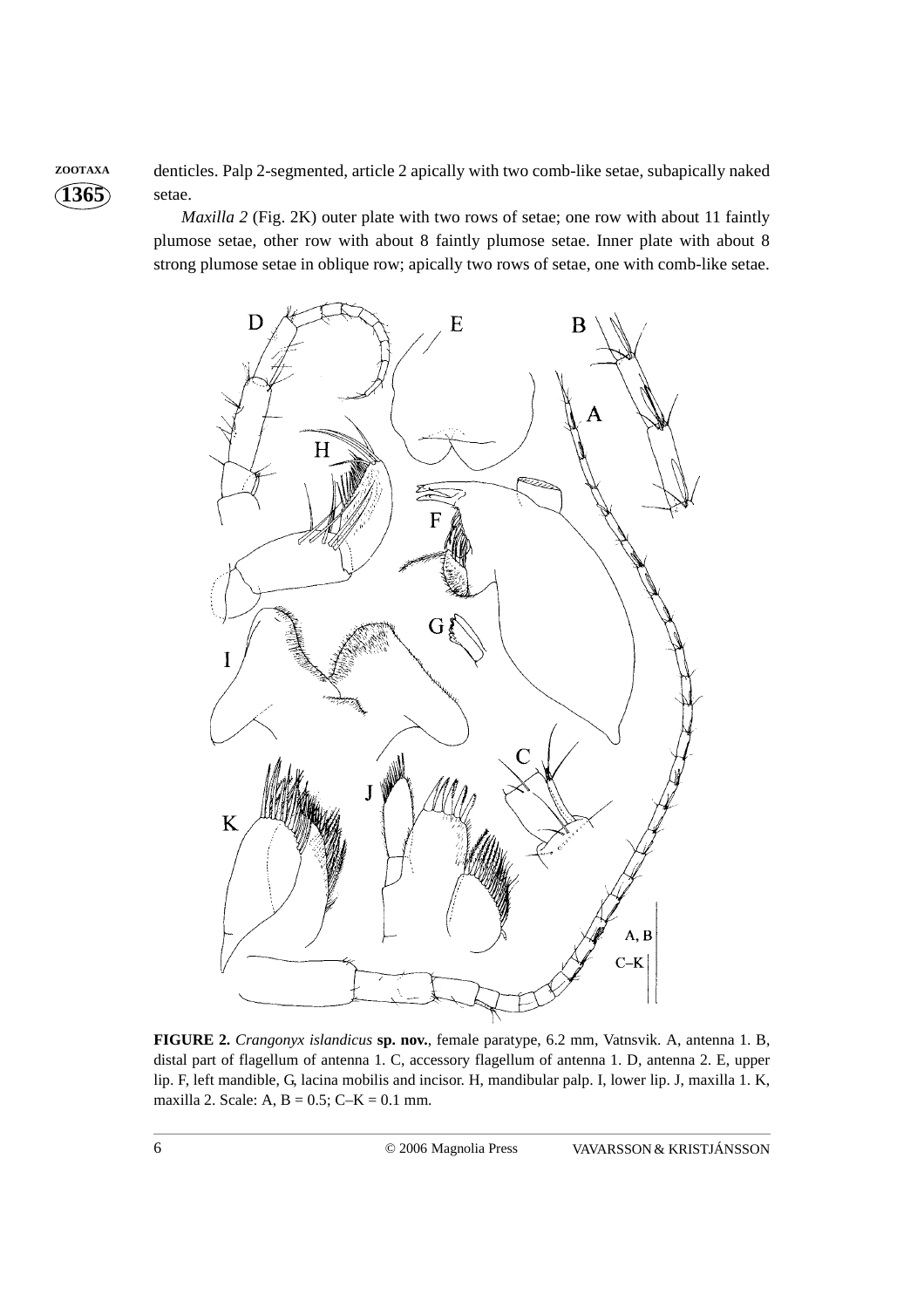*Maxilliped* (Fig. 3A). Outer plate (Fig. 3B) apically with 1 spine, 1 naked seta and 1 **ZOOTAXA** comb-like seta; inner margin with numerous naked setae. Inner plate (Fig. 3C) somewhat truncated, apically with 6 plumose setae, naked seta laterodistally, single strong spine on mediodistal corner; medial margin with about 6 plumose setae. Dactylus with fairly long, uncurved nail.



**FIGURE 3.** *Crangonyx islandicus* **sp. nov.**, female paratype, 6.2 mm, Vatnsvik. A, maxilliped. B, outer plate of maxilliped. C, inner plate of maxilliped. D, gnathopod 1. E, propodus and dactylus of gnathopod 1. F, short spines medially on gnathopod 1, in relation to largest two lateral bifid spines. G, gnathopod 2. H, distal part of propodus and dactylus of gnathopod 2. Scale: A = 0.5 mm; B, C, E,  $H = 0.5$  mm; D,  $G = 0.1$  mm.

A NEW *CRANGONYX* © 2006 Magnolia Press 7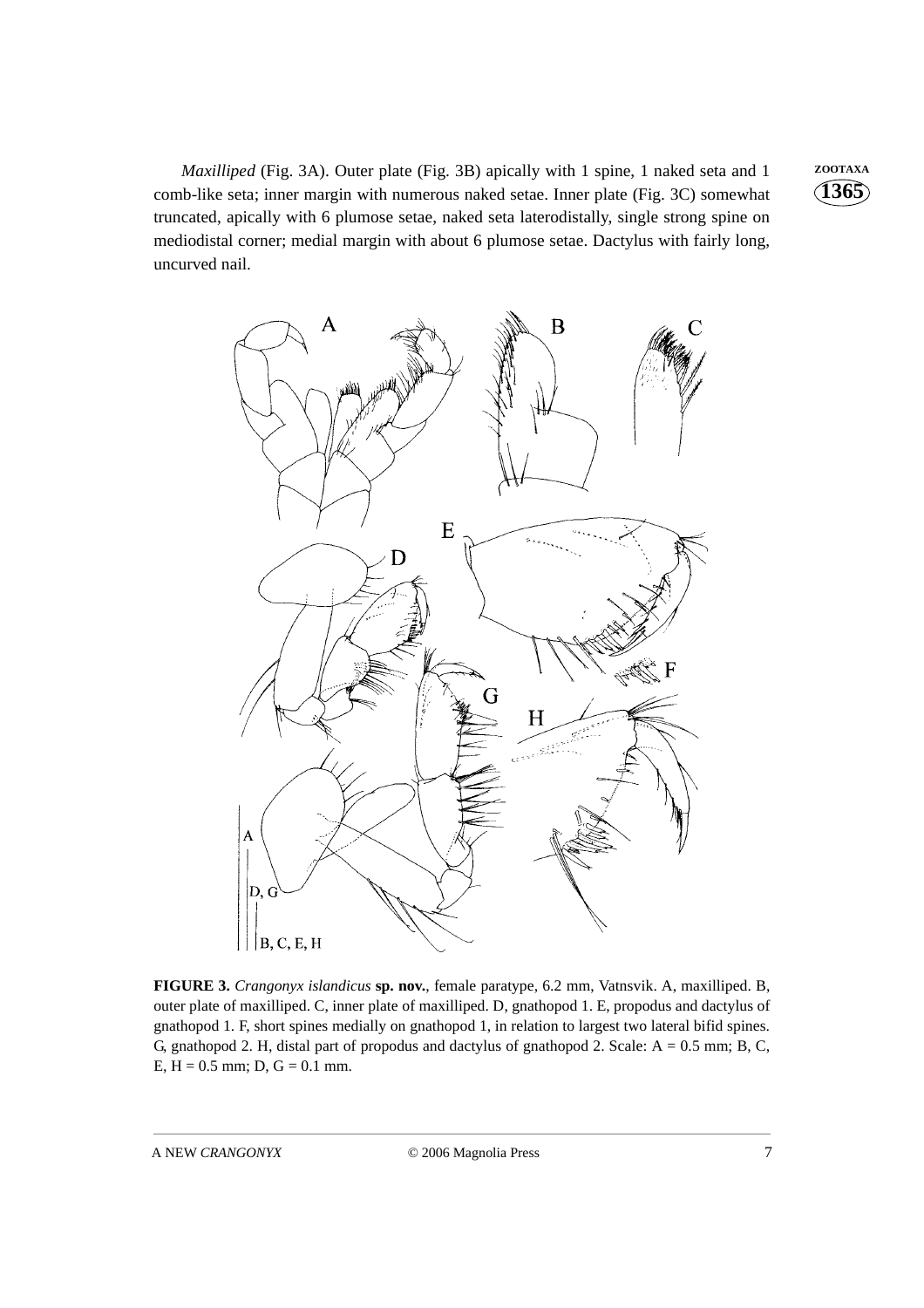**ZOOTAXA** *Gnathopod 1* (Fig. 3D) short and stout; coxal plate somewhat longer than wide, with several setae distally; posterior margin of basis distally with few long setae; merus and ischium distally with cluster of naked setae; ischium ventrodistally produced, ventrodistally with few setae; carpus about 82 % of propodus length, with two rows of setae on posterior margin, few setae anterodistally; protopod shorter than protopod of gnathopod 2; propodus ovoid, palmar margin slightly oblique, margin finely serrate, with few bifid spines (Fig. 3E); defining angle shallow, not distinct, with 6 lateral bifid spines, largest in middle, posterior ones reaching lateral corner, medially 7 short spines (Fig. 3F); dactylus about 60 % of propodus length; few naked setae on posterior margin, dactylus with spine at base of unguis; unguis about 35 % of dactylus length.

> *Gnathopod 2* (Fig. 3G) slender, longer than gnathopod 1; coxal plate longer than wide, with several setae distally; basis longer than basis of gnathopod 1, posterior margin of basis distally with several long setae; ischium produced, posterodistally with few setae; carpus about 85 % of propodus length, with 4 rows of marginal setae with 3–4 setae in each row, posterodistally 7 setae in row; propodus longer than propodus of gnathopod 1, palmar margin slightly oblique, margin finely serrate (Fig. 3H), with 2 bifid spines and 2 naked setae near insertion of dactyl; defining angle shallow, not distinct, with 5 bifid setae on each side, setae on lateral side larger than setae on median side; posterior margin with rows of marginal setae, with increasing number of setae toward defining angle; dactylus about 50 % of propodus length, with few naked setae on posterior margin; dactylus with spine at base of unguis; unguis about 31 % of dactylus length.

> *Pereopods 3 and 4* (Figs 4A, B) slender, considerably longer than pereopod 2. Pereopod 4 slightly longer than pereopod 3; similar in number and placement of setae; pereopod 3 coxal plate longer than wide (width 62 % of length), with several setae distally; basis slender, longest article; carpus about 61 % of ischium length; propodus longer than carpus; propodus about 82 % of ischium length; dactylus about 33 % of propodus length, no spine at base of unguis; pereopod 4 coxal plate longer than wide (width 88% of length), with several setae distally, strongly concave posteriorly; basis slender, longest article; carpus about 65 % of ischium length; propodus longer than carpus; propodus about 82 % of ischium length; dactylus about 31 % of propodus length, no spine at base of unguis.

> *Pereopods 5–7* (Fig. 4C; 5A–C) longer than pereopods 3 and 4, similar in length; similar in number and placement of setae; pereopod 7 longest. Coxal plate of pereopod 5 large, bilobed, single seta on posterior end; coxal plates on pereopods 6 and 7 small; basis wide, posterior lobe well developed and overhanging; ischium stout, carpus more slender, longer than ischium; propodus longer than carpus; several stout bifid spines distally on carpus (Fig. 5D). Dactyl small, about 5 % propodus length, no spine at base of unguis.

> Stalked, club shaped *coxal gills* present on gnathopod 2 and pereopods 3 to 6. Sternal gills/processes not observed. Broodplates present on gnathopod 2 and on pereopods 3–5.

> *Pleopods 1–3* (Fig. 5E–G) similar, biramous, unmodified; peduncle bearing 2 coupling spines. Pleopod 1 outer ramus with at least 8–9 free segments and fused segment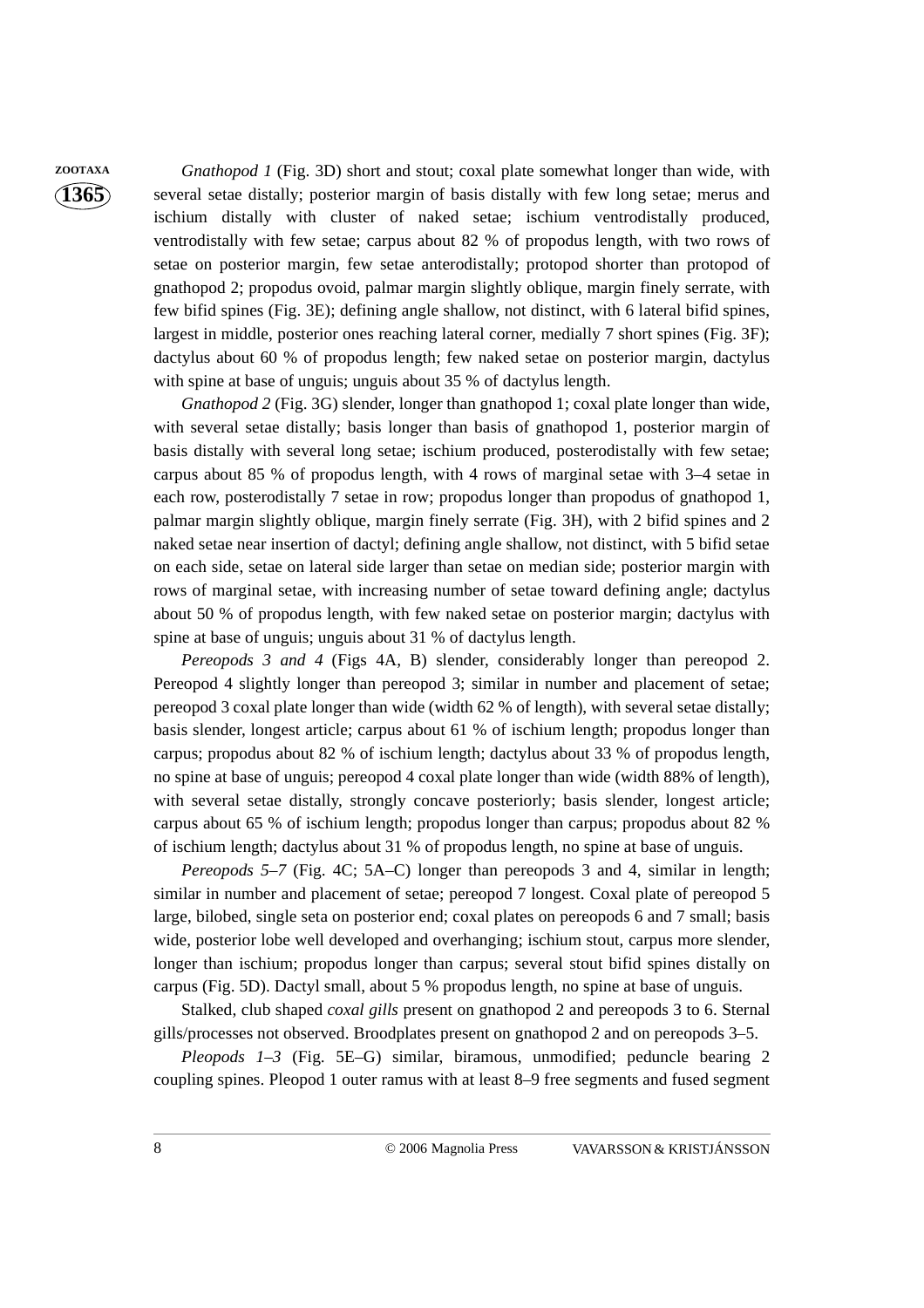proximally, inner ramus with at least 7 segment and few fused segment proximally. **ZOOTAXA** 

*Uropod 1* (Fig. 6A) slender, peduncle with about 8 spines on dorsal surface. Rami subequal; inner ramus with 5 apical spines, 3 spines on mediodorsal surface, 2 spines on laterodorsal surface. Outer ramus with 5 apical spines; about 3 spines on laterodorsal surface.

*Uropod 2* (Fig. 6B) about 67 % of length of uropod 1; peduncle with 2 spines dorsodistally. Outer ramus about 63 % of length of inner ramus, about as long as peduncle, with 5 apical spines and 3 spines on dorsal surface. Outer ramus with 5 apical spines, 5 spines on laterodorsaly, 5 spines mediodorsally.



**FIGURE 4.** *Crangonyx islandicus* **sp. nov.**, female paratype, 6.2 mm, Vatnsvik. A, pereopod 3. B, pereopod 4. C, pereopod 5. Scale: 0.5 mm.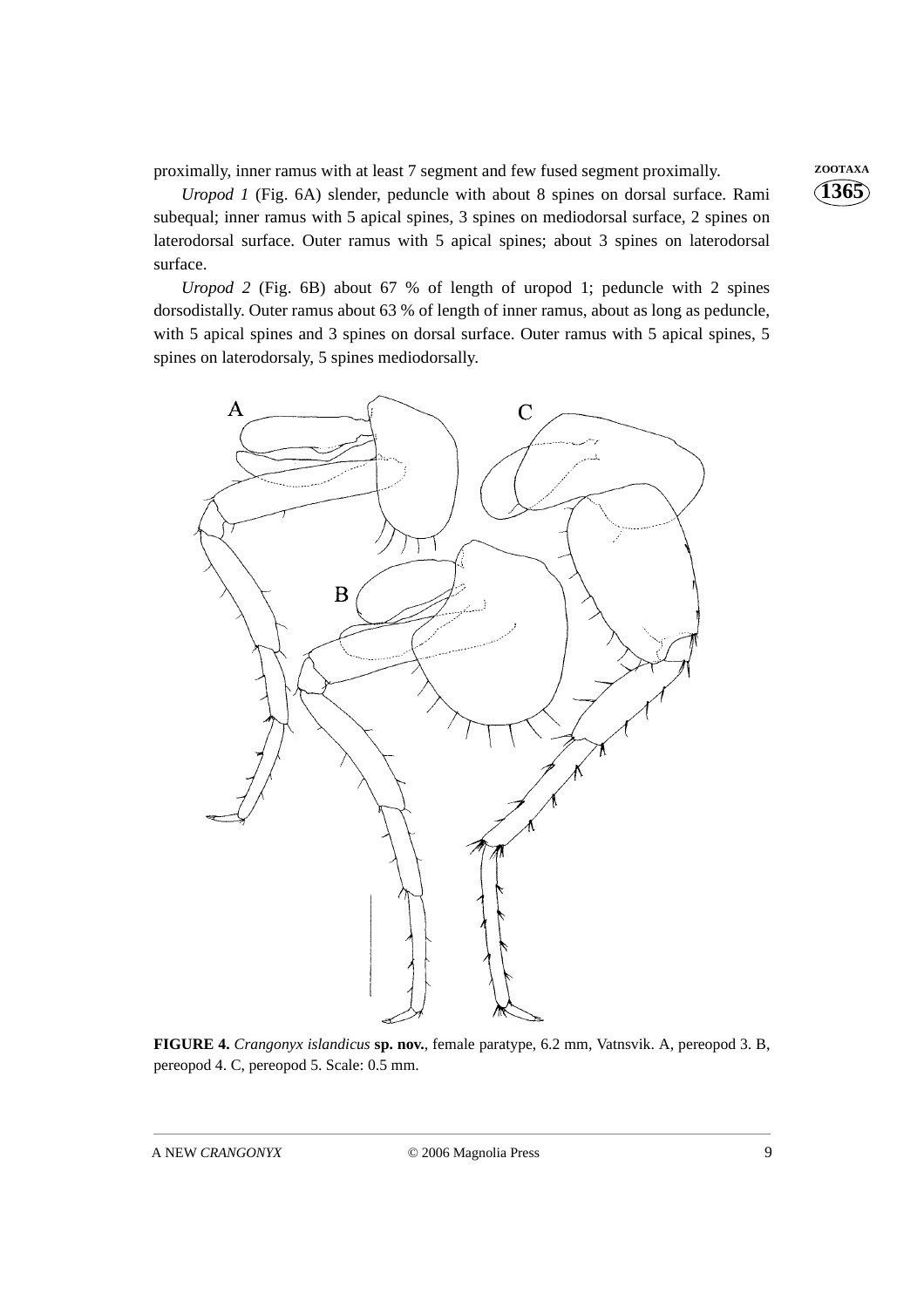



**FIGURE 5.** *Crangonyx islandicus* **sp. nov.**, female paratype, 6.2 mm, Vatnsvik. A, pereopod 6. B, coxa of pereopod 6. C, pereopod 7. D, spines distally on carpus of pereopod 7. E, pleopod 1. F, pleopod 2. G, pleopod 3. Scale:  $A-C = 0.5$  mm;  $D = 0.1$  mm;  $E-G = 0.5$  mm.

*Uropod 3* (Fig. 6C, D) short; peduncle short and wide, 2 small naked setae on medial margin; inner ramus vestigial, about 50 % of peduncle length and about 35 % of length of outer ramus; without seta. Outer ramus 1-segmented, flat and wide, two pairs of spines on lateral margin, two spines on medial margin; 4 apical spines.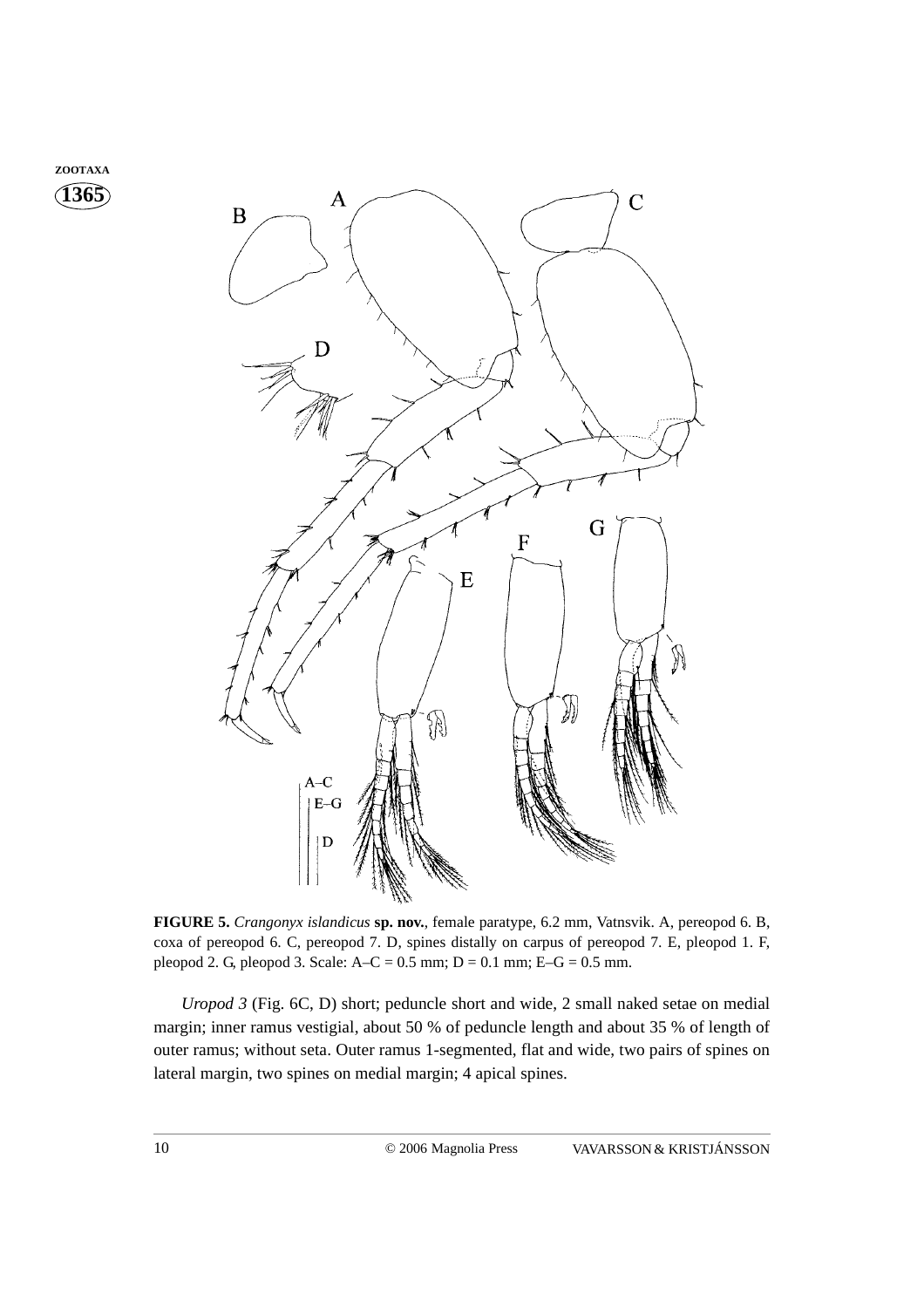**1365 ZOOTAXA**



**FIGURE 6.** *Crangonyx islandicus* **sp. nov.**, female paratype, 6.2 mm, Vatnsvik. A, uropod 1. B, uropod 2. C, uropod 3. D, uropod 3 and telson. E, telson. Scale:  $A-D = 0.5$  mm;  $E = 0.1$  mm.

*Telson* (Fig. 6D, E) width about 68 % of length; apical margin cleft, cleft about 29 % length of telson; apical lobes with 1–2 spines each; lateral seta present.

#### *Etymology*

The name of the species refers to the country, where the species was sampled, i.e. Iceland. The gender is masculine.

#### *Remarks*

Most of the specimens were juveniles and females, having oostegites without setae. Only a few adult females were found. Adult males were not seen, and remain to be described.

The present species falls fairly well within genus *Crangonyx*. *C. islandicus* **sp. nov.**, however, does not appear to have sternal gills/processes, usually found on species of the genus *Crangonyx*. Furthermore, the presence of only a single strong spine on the inner plate of the maxilliped is unique within this genus. We hesitate to designate a new genus due to these small differences. Only a limited number of studies have focused on the function of the sternal gills, which are commonly found in freshwater amphipods. These may serve both in transporting as well as being respiratory organs (Kikuchi *et al.* 1993). Sternal gills may not be needed in the subterranean waters of Iceland, which are usually high in oxygen levels when not in direct contact with volcanic activity (S.R. Gíslason, pers. comm.), and can be very low in CO<sub>2</sub> contents (case shown in Gíslason *et al.* 1996).

The genus *Crangonyx* has recently been revised (Zhang & Holsinger 2003). The genus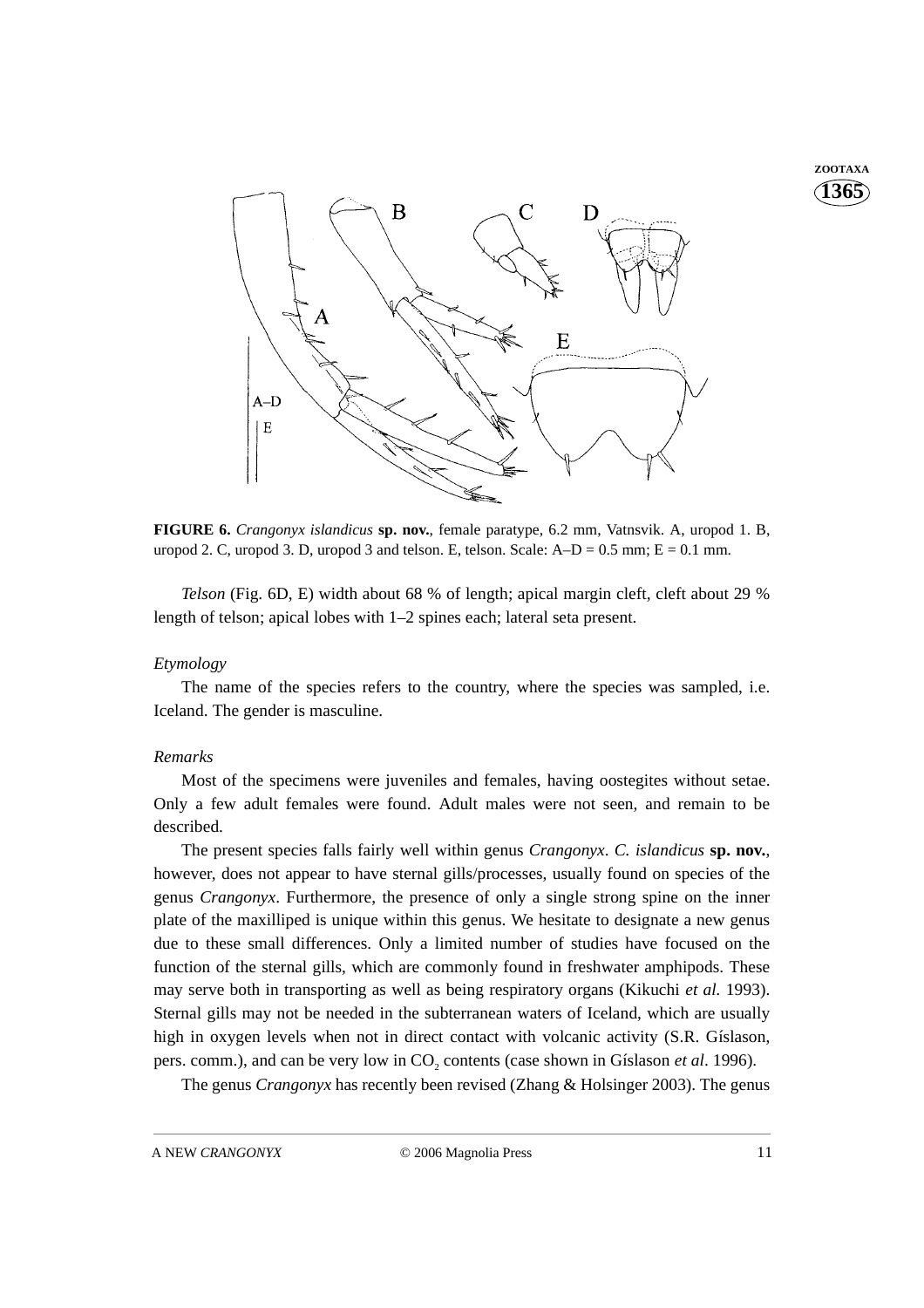**ZOOTAXA** contains 47 species, including the present one. *Crangonyx islandicus* **sp. nov.** can be distinguished from all other species of the genus by having only a single strong spine on the inner plate of the maxilliped. Other characteristics useful to distinguish the species from other species of the genus are: presence of a spine at the base of the unguis on gnathopods 1 and 2, relatively short uropod 3, wide telson with shallow notch and absence of sternal gills/processes. The morphological affinity of *C. islandicus* **sp. nov.** to the other species or species groups of the family remains unclear.

> The species was collected at numerous springs in South, Southwest, West and Northeast Iceland (Fig. 7). At one of the spring inlets into Lake Thingvallavatn *C. islandicus* **sp. nov.** occurred together with the other stygobiont amphipod already known in Iceland, i.e. *Crymostygius thingvallensis* (Kristjánsson & Svavarsson 2004).

> *C. islandicus* **sp. nov.** was always found at springs, but spring of various sizes, i.e. differing in the volume of the flowing water. Among the largest springs holding amphipods were those opening into Lake Thingvallavatn. The lake it self is about 90 % fed by groundwater (Adalsteinsson *et al*. 1992) and around 20 % of the groundwater inflow occurs at and nearby Vatnsvik, where *C. islandicus* **sp. nov.** has repeatedly been sampled. The site Rangárbotnar holds additionally extensive springs, being the origin of the large river Rangá, as well as the springs of Galtalækur. In some instances small springs were characterized by sand overlying the recent lava field, with groundwater pouring slowly from the spring.

> At all sites the subterranean water was emerging from porous lava fields. The respective lava fields vary in age, but all areas are within the youngest part of the country (< 10 000 years old) (Fig. 7). The spring inlets sampling sites of Vatnsvik, South-western Iceland are located in the Eldborgir lava which has been dated to be of the age of 9130  $\pm$ 260 years (Kjartansson 1964; Sæmundsson 1992). The site Nautavakir is in the Grímsnes lavas, which are 5500–6500 years old (Jakobsson 1976). The site Lækjarbotnar and the sites at Galtalækur are all located in the Þjórsá lava. This is the most voluminous lava in Iceland, both in respect to flow and volume. This lava is considered to be  $8580 \pm 140$  years old (Hjartarson 1988). The river Grenlækur has its origin in the Eldgjárhraun lava, which was formed around the year 934. However, the springs studied are located in the Landbrot lava, which has been dated  $6200 \pm 100$  years before present (Jónsson 1987), although it has been suggested that the lava formed as late as in the  $10<sup>th</sup>$  century (Larsen 1979). The youngest geological sites from which the species was recorded are those holding the springs at Þverá and the spring near the farm Hunkubakkar. These were located in the lava field Eldhraun, which was formed during the Skaftáreldar eruption in the year 1783.

> The origin of the groundwater differs considerably between collecting sites, but remains still poorly recognised in many areas. The springs at Lake Thingvallavatn receive water from the ice cap of the glacier Langjökull. The water flows from the glacier presumably within 10 years to the site at Vatnsvik (Sveinbjörnsdóttir & Johnsen 1992). Many springs in the west of Iceland are known to be fed by the glacier Langjökull, while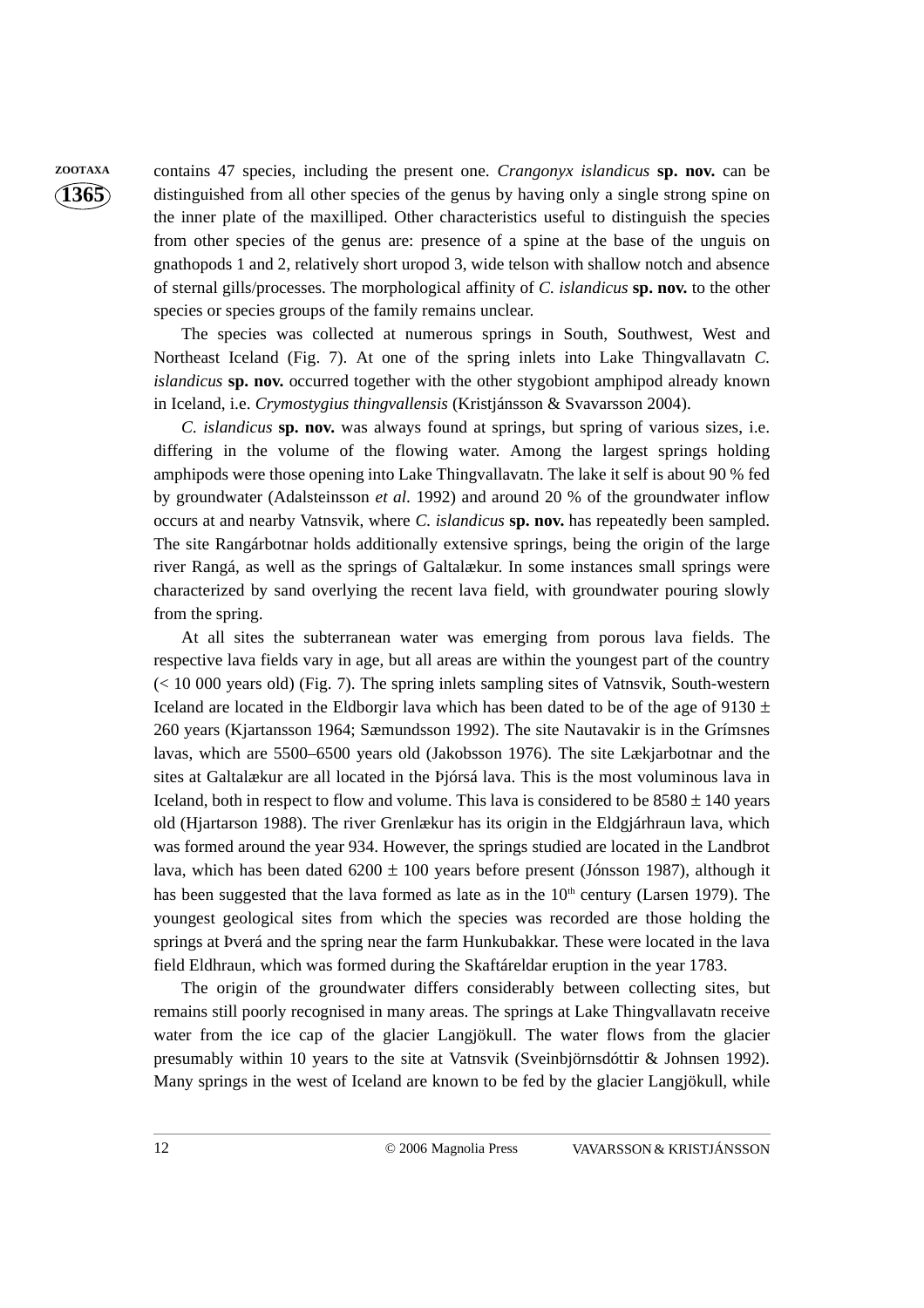springs in the north and the northeast are either feed by the large glacier Vatnajökull, or by **ZOOTAXA** local sources (surface rain draining through the porous lava), or mixture of both (Arnason 1976). The sampling site at Lake Myvatn receives groundwater from the local high grounds north of the lake (Einarsson *et al.* 2004).

The Icelandic groundwater differs from groundwater in other countries in having a high pH. It can be up to and above 10 before contact with the atmosphere (Gíslason *et al*. 1996). Consequently, the high pH can lead to direct pH enhancement of the dissolution rates of the minerals.



**FIGURE 7.** Sites with *C. islandicus* **sp. nov.** in Iceland. The large recent glaciers, i.e. Langjökull, Hofsjökull and Vatnajökull, are shown, as well as the large lakes, i.e. Lake Thingvallavatn and Lake Myvatn. Recent lava fields (since last glaciation; <18.000 years, shaded area) are shown as well as the plate boundaries. Source: Institute of Earth Sciences, University of Iceland.

#### **Discussion**

The limnic fauna of Iceland is fairly poor (Malmquist 1998) and less diverse than the continental limnic fauna to the east and to the west of Iceland. This is particularly true for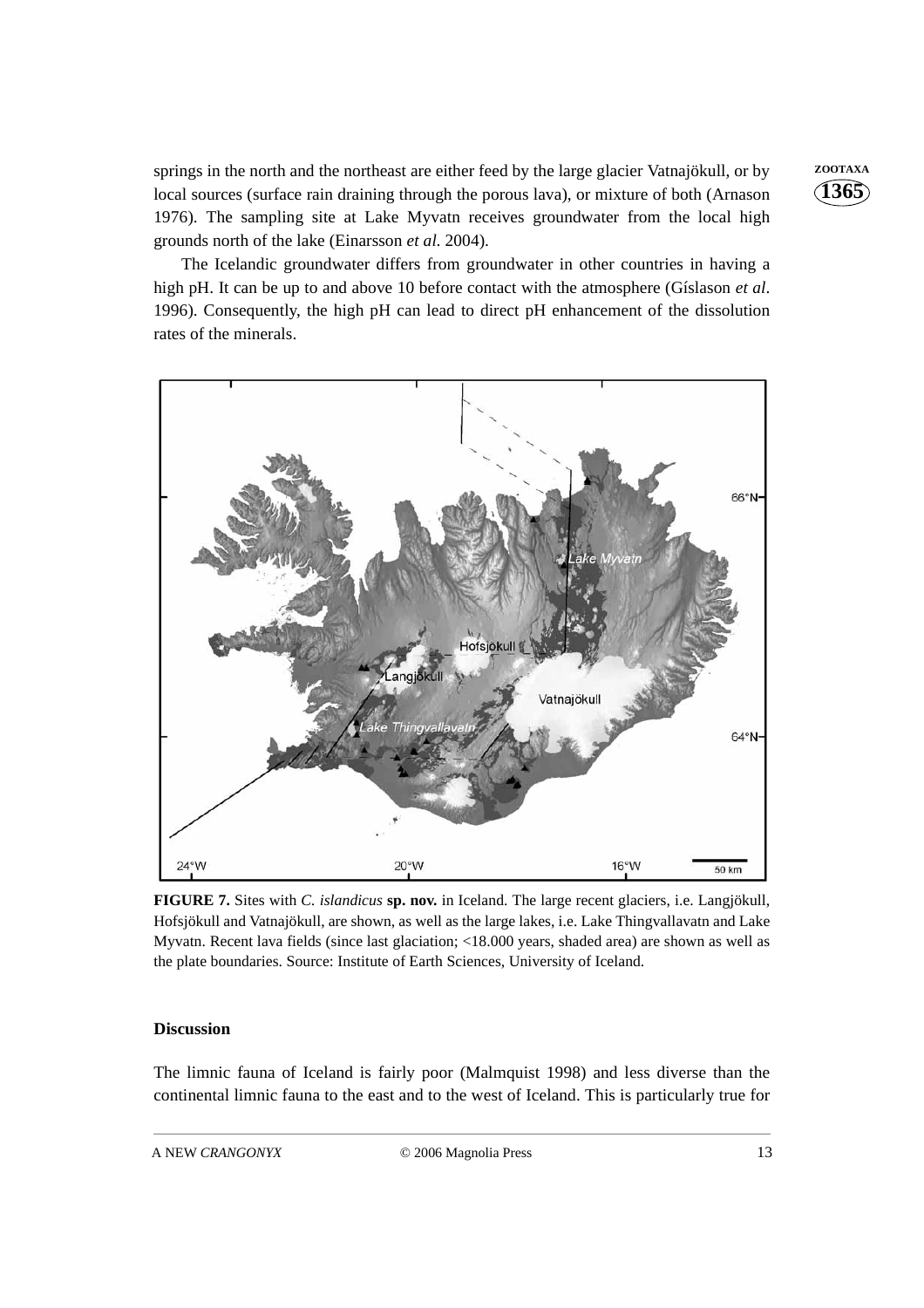**ZOOTAXA** the fish fauna, which holds only a few salmonids (arctic charr, *S. alpinus*; brown trout, *Salmo trutta*; Atlantic salmon, *Salmo salar*), the three-spined stickleback (*Gasterosteus aculeatus*), the American and the European eels (*Anguilla anguilla* and *A. rostrata*) and the estuarine flounder (*Platichthys flesus*). The epigean limnic fauna has no endemic species. The low diversity and lack of endemism of the freshwater organisms, as with the terrestrial fauna and flora (Aegisdóttir & Thórhallsdóttir 2004), has been explained as a consequence of the young age of the fauna, which probably arrived after the last glaciations (Coope 1986; Sadler 1999). Some plant species may have survived on nunataks during later glacial epochs (Rundgren & Ingólfsson 1999). The arctic charr and the three-spined stickleback do show pronounced polymorphism in Iceland and in the Lake Thingvallavatn four morphs of the former species have been recognized, suggesting rapid speciation in the area (Kristjánsson *et al*. 2002). This radiation has partly been explained by plasticity of the species, and by an availability of a variety of unused habitats, including the heterogeneous lava fields.

> A subterranean species has only recently been reported from subarctic Europe, i.e. from Iceland (Kristjánsson & Svavarsson 2004). A new species, belonging to a new amphipod family, Crymostygiidae Kristjánsson & Svavarsson, 2004, was recently discovered in the same spring outlet, Vatnsvik, as *C. islandicus* **sp. nov.** The presence of two subterranean amphipod species from two different families (Crymostygiidae and Crangonyctidae, respectively) in Icelandic subterranean waters may indicate that both these species have been present in this environment for a long time. Kristjánsson & Svavarsson (2004) suggested that the endemic *Crymostygius thingvallensis* survived the Pliocene and Pleistocene glaciations probably in groundwater flowing through the porous lava beneath the glaciers. Subglacial refugia have previously been suggested for species of the Crangonyctidae, i.e. for species of the genera *Stygobromus* and *Bactrurus* (Holsinger 1981, 1986; Koenemann & Holsinger 2001). Subglacial refugia may also have been the case for *Crangonyx richmondensis* Ellis, 1940 (Zhang & Holsinger 2003).

> Iceland is unique in the North East Atlantic Ocean in having extensive volcanic activity, due to the presence of a hot spot (Iceland plume) at the plate boundaries beneath the island (Shen *et al.* 1998; Guðmundsson 2000; Torsvik *et al.* 2001). This activity is mainly on a northeast-southwest axis across the country, where extensive porous or permeable lava fields are located (Fig. 7). The porous lava field with extensive groundwater flow (see for instance Kiernan *et al.* 2003), often with large subterranean rivers, may have been important for sustaining populations of the subterranean species in Iceland, conditions probably not found at the continents to the west and the east of Iceland (Greenland and Scandinavia, respectively). All present reports of *C. islandicus* **sp. nov.** are within this active zone of Iceland. Groundwater springs are rare in North-western and Eastern Iceland. There the rock has been sealed and compacted by secondary mineralization.

Subterranean amphipods have been observed on many Atlantic islands (Stock 1993).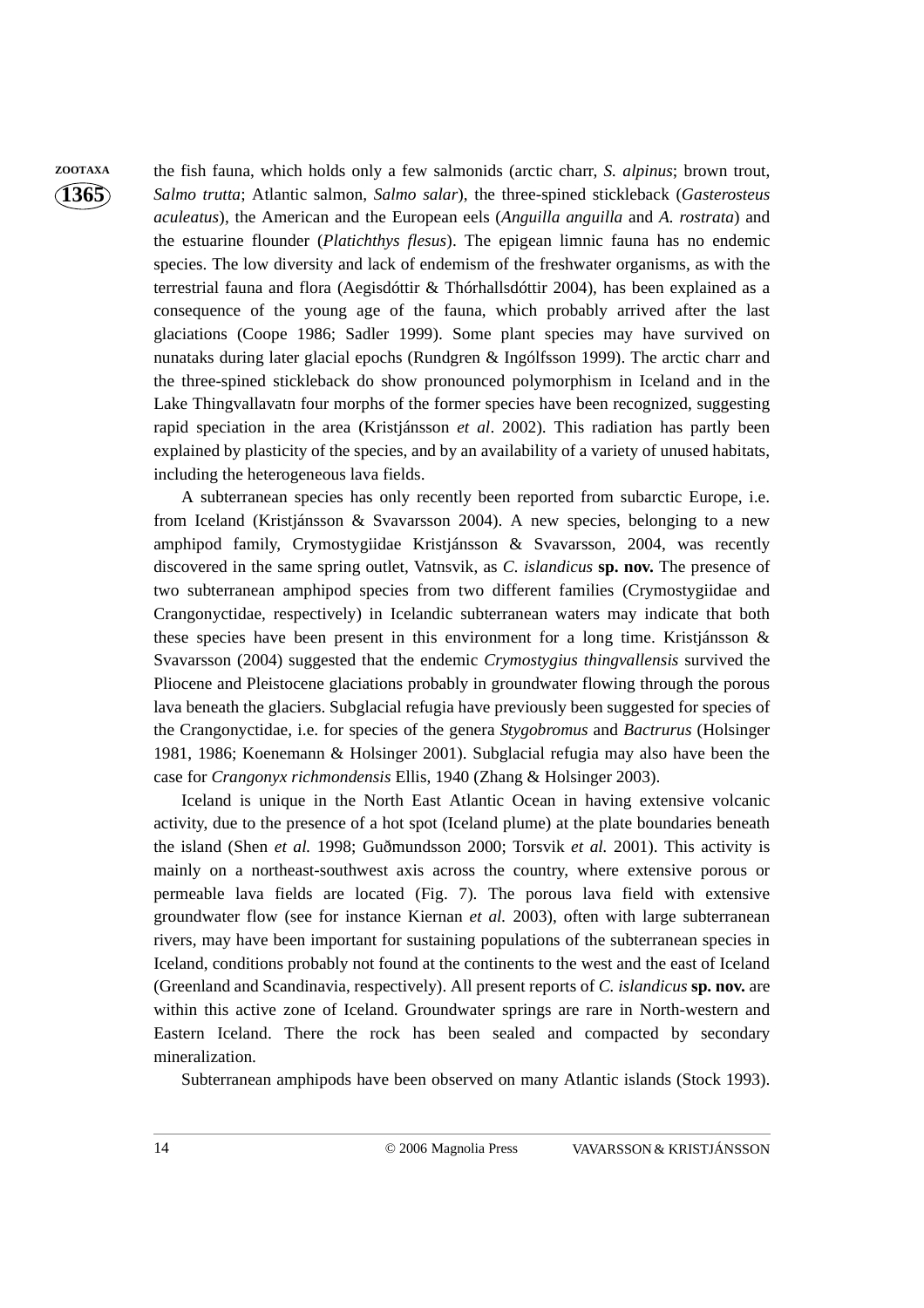The origin of these amphipods has been traced to the opening of the Atlantic Ocean and **ZOOTAXA** the break up of the Tethys Sea. The occurrence of two stygobiont species in Iceland is particularly interesting in light of the age of the island and the fact that groundwater species occur on an Atlantic island, which has been covered by a glacier. Prior to the glaciations, ending only around 10 to 12 000 years ago (Geirsdóttir & Eiríksson 1994), Iceland had a warm climate. A Cfa climate (humid warm temperature with no dry season and hot summers) persisted in Iceland until at least 10 M years ago (Denk *et al*. 2005). Previously the early Tertiary flora has been considered to have close affinity with the recent flora of North America's Eastern Deciduous forests (Símonarson 1979). Older vegetation  $(= 12 \text{ M}$  years old) and possibly also plants from 10 M years ago are now assumed to have originated from both Europe and North America, while plant assemblages from later dates (9–8 M years old) have been assumed to have originated from Europe (Denk *et al*. 2005). The occurrence of a fossil hickory aphid (6.7–16 M years old) in Icelandic, resembling *Longistigma caryae* Harris, 1841, currently living in North America indicates colonization from North America (Heie & Friedrich 1971). The occurrence of *Crangonyx islandicus* **sp. nov.** in Iceland, belonging to a family dominated by North American species, indicates that prior to the glaciations the species may have originally arrived from the west, i.e. from North America presumably via Greenland.

#### **Acknowledgements**

We wish to thank all those that assisted in sampling of the species. We thank John Holsinger and Agnar Ingólfsson for their valuable comments and advice. We thank Sigurður R. Gíslason, Steinar Þór Guðlaugsson, Páll Einarsson, Ingi Th. Bjarnason and Árni Einarsson for suggestions and information and Rósa Ólafsdóttir for making the map. The Icelandic Research Council and the Research Funds of the University of Iceland and Hólar University College supported the study.

#### **References**

- Adalsteinsson, H., Jónasson, P.M. & Rist, S. (1992) Physical characteristics of Thingvallavatn, Iceland. *Oikos*, 64, 121–135.
- Aegisdóttir, H.H. & Thórhallsdóttir, Th.E. (2004) Theories on migration and history of the North-Atlantic flora: a review. *Jökull*, 54, 1–16.
- Arnason, B. (1976) Groundwater systems in Iceland traced by Deuterium. *Societas Scientarium Islandica, Occasional publications*, 42, 1–236.
- Botosaneanu, L. (ed) (1986) *Stygofauna mundi. A faunistic, distributional, and ecological synthesis of the world fauna inhabiting subterranean waters (including the marine interstitial)*. E.J. Brill, Leiden, 740 pp.
- Coope, G.R. (1986) The invasion and colonization on the North Atlantic islands: a palaeoecological solution to a biogeographical problem. *Philosophical Transactions of the Royal Society of Lon-*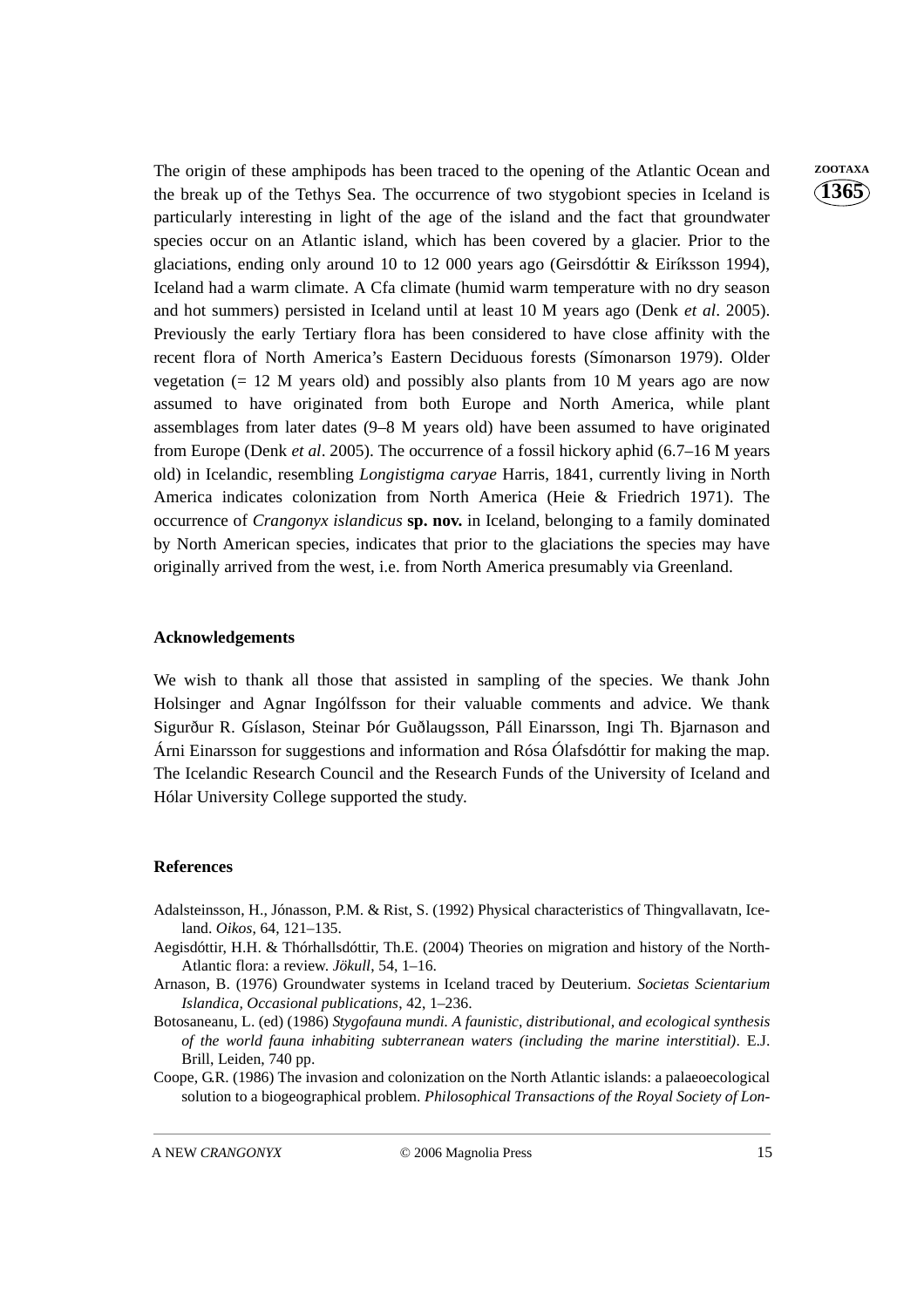**ZOOTAXA** *don, Series B*, 314, 619–635.

- Costello, M. (1993) Biogeography of alien amphipods occurring in Ireland, and interactions with native species. *Crustaceana*, 65, 287–299.
- Denk, T., Grímsson, F. & Kvaček, Z. (2005) The Miocene floras of Iceland and their significance for late Cainozoic North Atlantic biogeography. *Botanical Journal of the Linnean Society*, 149, 369–417.
- Einarsson, Á., Stefánsdóttir, G., Jóhannesson, H., Ólafsson, J.S., Gíslason, G.M., Wakana, I., Gudbergsson, G. & Gardarsson, A. (2004) The ecology of the Lake Myvatn and the River Laxá: Variation in space and time. *Aquatic Ecology*, 38, 317–348.
- Geirsdóttir, Á. & Eiríksson, J. (1994) Growth of an intermittent ice sheet in Iceland during the late Pliocene and early Pleistocene. *Quaternary Research*, 42, 115–130.
- Gíslason, S.R., Arnórsson, S. & Ármannsson, H. (1996) Chemical weathering of basalt in Southwest Iceland: Effects of runoff, age of rocks and vegetative/glacial cover. *American Journal of Science*, 296, 837–907.
- Guðmundsson, Á. (2000) Dynamics of volcanic systems in Iceland; example of tectonism and volcanism at juxtaposed hot spot and mid-ocean ridge systems. *Annual Review of Earth and Planetary Sciences*, 28, 107–140.
- Heie, O.E. & Friedrich, W.L. (1971) A fossil specimen of the North American Hickory Aphid (*Longistigma caryae* Harris), found in Tertiary deposits in Iceland. *Entomologica Scandinavica*, 2, 74–80.
- Hjartarson, Á. (1988) The Þjórsá lava the largest Holocene lava flow on Earth. *Náttúrufræðingurinn*, 58, 1–16 (in Icelandic).
- Holsinger, J.R. (1977) A review of the systematics of the Holarctic amphipod family Crangonyctidae. *Crustaceana, supplement*, 4, 244–281.
- Holsinger, J.R. (1981) *Stygobromus canadensis*, a troglobite amphipod crustacean from Castleguard Cave, with remarks on the concept of glacial refugia. *Proceedings of the 8th International Congress of Speleology*, 1, 93–95.
- Holsinger, J.R. (1986) Zoogeographical patterns of North American subterranean amphipod crustaceans. *In*: Gore, R.H. & Heck, K.L. (eds.) Crustacean Biogeography. *Crustacean Issues*, 4, 85–106.
- Holsinger, J.R. (1993) Biodiversity of subterranean amphipod crustaceans: global patterns and zoogeographic implications. *Journal of Natural History*, 27, 821–835.
- Jakobsson, S. (1976) The age of the Grímsnes lavas, SW-Iceland. *Náttúrufræðingurinn*, 46, 153–162 (in Icelandic).
- Jónsson, J. (1987) The Eldgjá eruption and the age of the Landbrot lava. *Náttúrufræðingurinn*, 57, 1–20 (in Icelandic).
- Kiernan, K., Wood, C. & Middleton, G. (2003) Aquifer structure and contamination risk in lava flows: insights from Iceland and Australia. *Environmental Geology*, 43, 852–865.
- Kikuchi, S., Matsumasa, M. & Yashima, Y. (1993) The ultrastructure of the sternal gills forming a striking contrast with the coxal gills in a fresh-water amphipod (Crustacea). *Tissue and Cell*, 25, 915–928.
- Kjartansson, G. (1964) 14C ages of some postglacial lavas in South-Iceland. *Náttúrufræðingurinn*, 34, 101–113 (in Icelandic).
- Kristjánsson, B.K., Skúlason, S. & Noakes, D.L.G. (2002) Morphological segregation of Icelandic threespine stickleback (*Gasterosteus aculeatus* L.). *Biological Journal of the Linnean Society*, 76, 247–257.
- Kristjánsson, B.K. & Svavarsson, J. (2004) Crymostygiidae, a new family of subterranean freshwater gammaridean amphipods (Crustacea) recorded from subartic Europe. *Journal of Natural History*, 38, 1881–1894.
- Koenemann, S. & Holsinger, J.R. (2001) Systematics of the North American subterranean amphi-